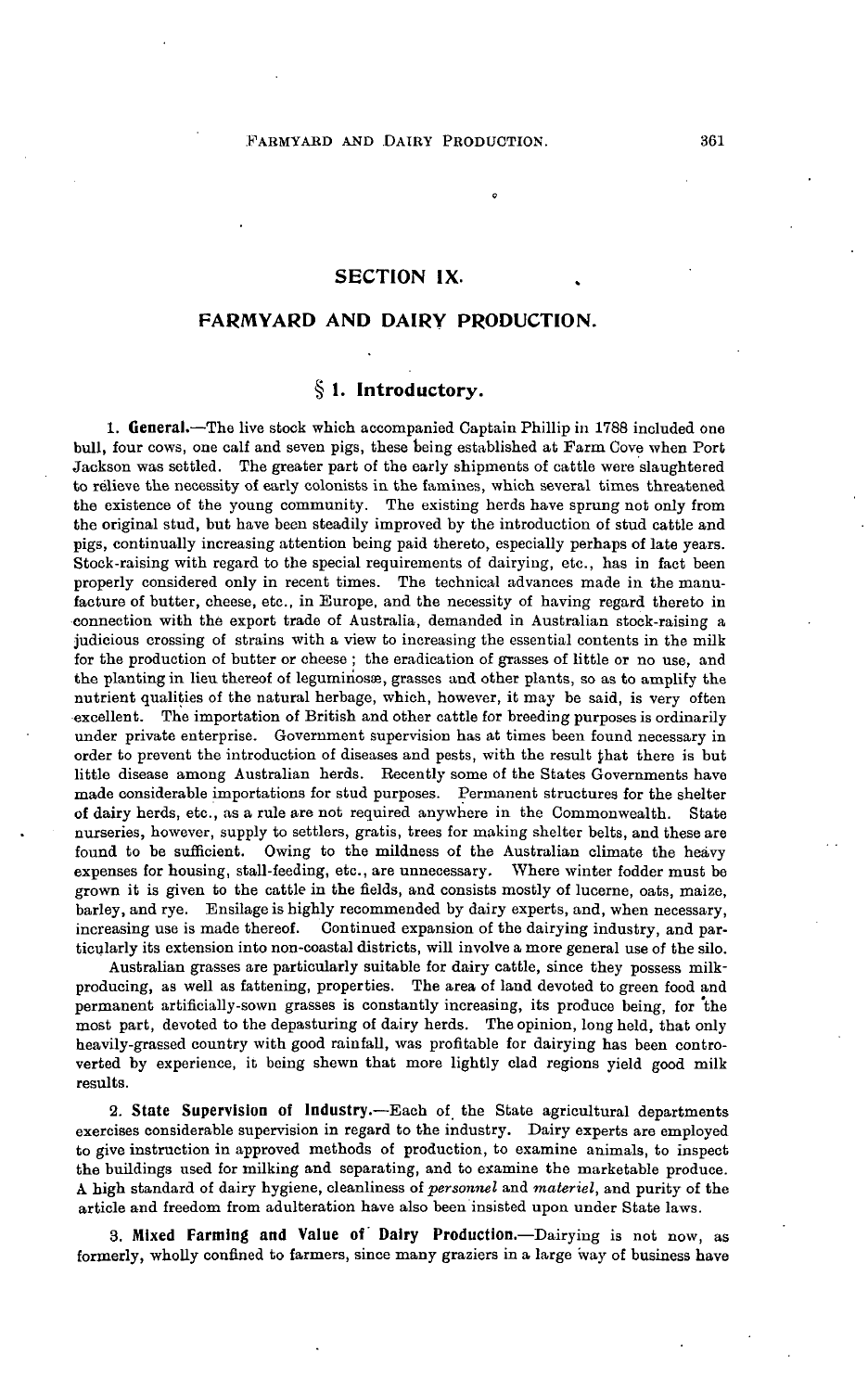lately given it their attention. In non-eoastal regions it is generally carried on in conjunction with agriculture and Sheep-raising, sufficient fodder being grown to carry the cattle through the winter months. Local wants are thus met, and in many places removed from the metropolis well-equipped factories have been established.

The mode of estimating the value of dairy production presents certain features which demand special attention. "Market values" and so-called "farm values" have been used. The question of value will be considered in a later section of the Year Book.

**4. Factory System.**—Cream separation and butter-making are often carried on together under the co-operative system. The creation of large central butter factories, supplied by numerous separating establishments or "creameries," has resulted in a considerable reduction in cost of manufacture, since improved appliances, such as refrigerators, may be profitably worked at the larger establishments. The product is also of a more uniform quality. The number of farmers who adhere to hand processes is steadily diminishing. Formerly the average quantity of milk used per pound of handmade butter was about 3 gallons, but separator butter requires only about 2.6 gallons.

**5. Butter and Cheese Factories.**—The establishments in the Commonwealth, where the manufacture of butter, butterine, margarine, and cheese was carried on, numbered 550 in 1906. These were distributed as regards the various States as follows:—New South Wales, 178; Victoria, 222; Queensland. 70: South Australia, 55: Western Australia, 5; Tasmania, 20.

## **§ 2. Milk, Butter and Cheese.**

**1. Dairy** Herds.—Since the drought year 1902, there has been in each State, almost without exception, a yearly increase in the number of dairy cows. In New South Wales, Victoria, South Australia proper, and Tasmania—as will be seen from the table of cattle and dairy cattle given below—the proportion of dairy cattle to all cattle is high. In Queensland, the Northern Territory of South Australia, and Western Australia, there is a greatly preponderating number of other cattle, dairying not having been established in the tropical regions of the Continent:—

| State.                      |            | 1901.<br>1902.         |                        | 1903.<br>1904.         |                        | 1905.                  | 1906.                  |  |
|-----------------------------|------------|------------------------|------------------------|------------------------|------------------------|------------------------|------------------------|--|
|                             |            |                        |                        |                        |                        |                        |                        |  |
| New South Wales* All Cattle | Dairy Cows | 2.047.454<br>417.835   | 1.741.226<br>351,287   | 1,880,578<br>523,438   | 2,149,129<br>591,936   | 2.337.973<br>644.164   | 2,549,944<br>713,049   |  |
| Victoria                    | All Cattle | $1,625,532 \dagger$    | $1,648,680+$           | 1,671,828 +            | 1,694,976              | 1,737,690              | 1,804.323              |  |
|                             | Dairy Cows | 483.650                | 510.546                | 515.179                | 632,493                | 649.100                | 701,309                |  |
| Queensland                  | All Cattle | 3,772,707              | 2.543.471              | 2,481,717              | 2.722.340              | 2.963.695              | 3,413,919              |  |
|                             | Dairy Cows | 136,000 tl             | 108,800 ‡              | 119,0001               | 144,000 1              | 172.000 ‡              | 215,000 1              |  |
| South Australia             | All Cattle | 225.256                | 213.343                | 244.610                | 272.459                | 300.721                | 325,724                |  |
| $\ddotsc$                   | Dairy Cows | 74.995                 | 75.011                 | 83,348                 | 88.156                 | 93,069                 | 97,843                 |  |
| Northern Territory          | All Cattle | 255.521                | 305,820                | 291,970                | 247.920                | 346,910                | 354,871                |  |
|                             | Dairy Cows | 894                    | 627                    | 902                    | 670                    | 756                    | 680                    |  |
| Western Australia           | All Cattle | 398,547                | 437,136                | 497.617                | 561,490                | 631,825                | 690.011                |  |
|                             | Dairy Cows | 34.111                 | 24,324                 | 27,232                 | 27,724                 | 35,011                 | 34,822                 |  |
| Tasmania                    | All Cattle | 168,661                | 177.566                | 185,938                | 201.206                | 206,211                | 211,117                |  |
|                             | Dairy Cows | 40.933                 | 33,316                 | 45,018                 | 50,230                 | 49.618                 | 49,132                 |  |
| Commonwealth' All Cattle    | Dairy Cows | 8.493.678<br>1,188,418 | 7.067.242<br>1,103,911 | 7,254,258<br>1,314,117 | 7.849.520<br>1.535.209 | 8.525.025<br>1.643.718 | 9,343,409<br>1,811,835 |  |

CATTLE AND DAIEY CATTLE, AUSTRALIAN COMMONWEALTH, 1901-6.

† Statistics not collected : figures supplied by interpolation.<br>
: Statistics not collected : figures estimated.<br>
\* In New South Wales, up to 1902 the figures include only the cows actually in milk at the tin<br>
the returns

| Year.                        |                          |                                  | Milch Cows.      | Dry.                                      | Cows at Present   Heifers within 3<br>M'ths of Calving. | Total<br>Dairy Cows.                 |                                          |
|------------------------------|--------------------------|----------------------------------|------------------|-------------------------------------------|---------------------------------------------------------|--------------------------------------|------------------------------------------|
| 1903<br>1904<br>1905<br>1906 | $\cdots$<br>$\cdots$<br> | $\cdots$<br>$\cdots$<br>$\cdots$ | <br><br>$\cdots$ | 362, 429<br>424.936<br>442.950<br>494.820 | 117,679<br>131,595<br>154.655<br>172,888                | 43.330<br>35.405<br>46.559<br>45.341 | 523.438<br>591.936<br>644.164<br>713.049 |
|                              | $\cdot$ $\cdot$          | $\cdots$                         |                  |                                           |                                                         |                                      |                                          |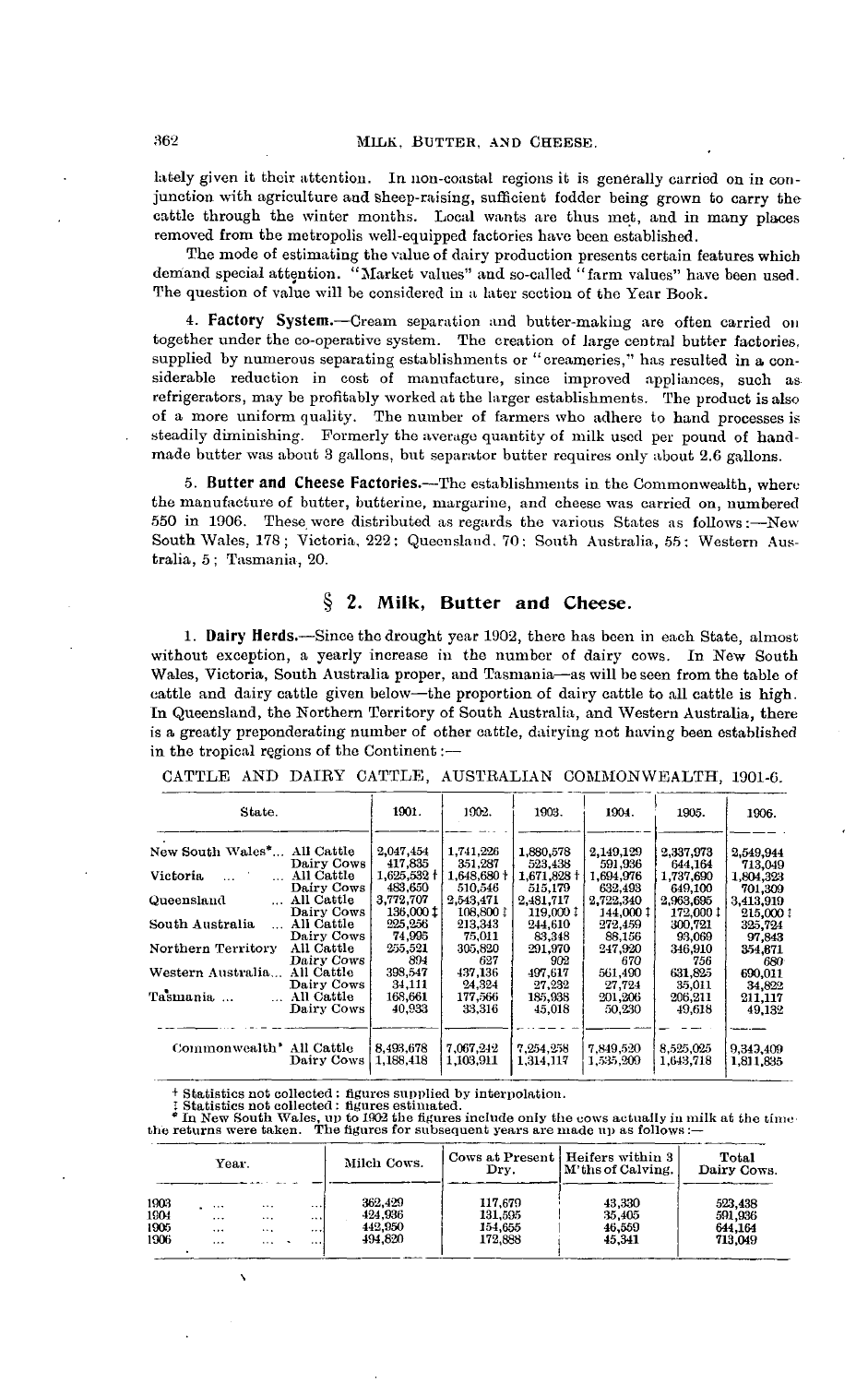**2. Milk.**—The annual quantity of milk produced per dairy cow varies greatly with locality and season, probably reaching as high as 500 gallons, but averaging for the whole of Australia, for all dairy cows and for all seasons, only about 250 gallons per annum. The best yields appear to be in New South Wales, Victoria, and Tasmania, while Western Australia is something below Queensland and South Australia. Tables giving estimated yields in New South Wales and Victoria are appended, but it is to be noted that the figures are subject to considerable uncertainty.

|  |  |  | NEW SOUTH WALES.-YIELD OF MILK, 1901 TO 1905. |  |  |  |  |  |
|--|--|--|-----------------------------------------------|--|--|--|--|--|
|--|--|--|-----------------------------------------------|--|--|--|--|--|

|                                                                   |                                          | 1901.                                 | 1902.                           | 1903.                         | 1904.                         | 1935.                         |
|-------------------------------------------------------------------|------------------------------------------|---------------------------------------|---------------------------------|-------------------------------|-------------------------------|-------------------------------|
| Dairy cows in milk<br>Production of milk<br>Average yield per cow | $\cdots$<br><br><br>$\cdots$<br>gallonsi | 417.835<br>gallons 122,750,500<br>294 | 351.287<br>1 105,742,900<br>301 | 362,429<br>129,966,100<br>359 | 424.936<br>158.650.800<br>373 | 442.950<br>162,918,600<br>368 |

| Mean of last line, 339.                                                                     |                   |                   |                   |                   |                   |  |  |  |  |
|---------------------------------------------------------------------------------------------|-------------------|-------------------|-------------------|-------------------|-------------------|--|--|--|--|
| VICTORIA.-YIELD OF MILK, 1901 TO 1905.                                                      |                   |                   |                   |                   |                   |  |  |  |  |
|                                                                                             | 1901.             | 1902.             | 1903.             | 1904.             | 1905.             |  |  |  |  |
| Cows whose milk was recorded<br><br>Milk return from cows whose                             | 98.695            | 118,065           | 95,158            | 90.046            | 75.727            |  |  |  |  |
| gallons<br>record was kept<br>$\ddotsc$<br>$\ldots$ gallons.<br>Average per cow<br>$\cdots$ | 31.807.351<br>322 | 32,343,292<br>274 | 31,995,901<br>336 | 31,932,259<br>329 | 24,838,030<br>328 |  |  |  |  |

| 322        |  |
|------------|--|
| Mean, 318. |  |

**3. Butter and Cheese.**—The butter output shews, on the whole, a tolerably steady increase in all the States excepting Tasmania, since 1902, the most marked development being in Queensland. Though the increases were not so great as was the case with butter, the production of cheese also reached its highest figure in 190G. For the six years from 1901 to 1906 the figures are:—

|  |  |               | PRODUCTION OF BUTTER AND CHEESE, AUSTRALIAN COMMONWEALTH. |
|--|--|---------------|-----------------------------------------------------------|
|  |  | 1901 то 1906. |                                                           |

| Year.                                                                                                                                                                                              | New South <br>Wales.                                                       | Victoria.                                                                  | Queens-<br>land.                                                         | South<br>Australia.                                                  | W. Aust.                                         | Tas-<br>mania.*                                                | Total for<br>$C$ 'wealth. $\dagger$                                              |
|----------------------------------------------------------------------------------------------------------------------------------------------------------------------------------------------------|----------------------------------------------------------------------------|----------------------------------------------------------------------------|--------------------------------------------------------------------------|----------------------------------------------------------------------|--------------------------------------------------|----------------------------------------------------------------|----------------------------------------------------------------------------------|
| BUTTER.<br>1901<br>$\ddotsc$<br>$\cdots$<br>1902<br>$\cdot$ $\cdot$<br>$\cdots$<br>1903<br>$\ddotsc$<br>$\ddotsc$<br>1904<br>$\cdots$<br>$\ddotsc$                                                 | lbs.<br>39,056,878<br>29.950.977<br>38,727,107<br>53.591.243               | lbs.<br>46,857,572<br>39,227,754<br>46,685,727<br>61.002.841               | lbs.<br>9,741,882<br>4,851,362<br>7,717,325<br>17,538,473                | lhs.<br>4,954,523<br>4.521.246<br>5.995.756<br>6.836.170             | lbs.<br>336.440<br>321.462<br>351.885<br>441.103 | lbs.<br>723,771<br>699,526<br>854,442<br>845,378               | lbs.<br>101,671,066<br>79,572,327<br>100,332,242<br>140.255,208                  |
| 1905<br>$\cdots$<br>$\cdots$<br>1906<br>$\ddotsc$<br>$\cdots$                                                                                                                                      | 53.040.250<br>58.877.182                                                   | 57,506,821<br>68,088,168                                                   | 20,319,976<br>22,746,593                                                 | 8.226.805<br>8,873,632                                               | 423,270<br>380,157                               | 1,281,604<br>904,930                                           | 140,898,726<br>159,870,662                                                       |
| CHEESE.<br>1901<br>$\ddotsc$<br>$\cdots$<br>1902<br>$\cdots$<br><br>1903<br>$\ddotsc$<br>$\cdots$<br>1904<br>$\ddotsc$<br>$\cdots$<br>1905<br>$\cdots$<br>$\cdots$<br>1906<br>$\cdots$<br>$\cdots$ | 3,838.835<br>4.148.038<br>4,748,176<br>4.223.621<br>4,625,980<br>5,389,345 | 3.974.668<br>3.849.561<br>5.681.515<br>4.747.851<br>4.297.350<br>4.877,593 | 2,436,912<br>952,013<br>1,479,651<br>2.607.475<br>2,682,089<br>2,921,140 | 1.053.160<br>705,969<br>972.584<br>851,800<br>1.174.867<br>1,398,785 | 3.578<br>1.592<br>8,039<br>350<br>4,831<br>1,314 | 268.539<br>348,614<br>533,709<br>204,160<br>369,913<br>190,481 | 11,575,692<br>10,005,787<br>13.423,674<br>12,635,257<br>13,155,030<br>14,778,658 |

\* Tasmanian statistics of the production of butter and cheese relate only to the quantities made in factories.

t The totals for the Commonwealth here given are exclusive of Tasmanian butter and cheese made elsewhere than in factories.

**4. Concentrated Milk.**—"Condensed" or "concentrated" milk denotes milk the bulk of which is reduced by evaporation, no sweetening agent being added. When a sweetening agent is added it is called " preserved" milk. Small quantities of such milk have been made, but the industry is at present by no means a large one. In New South Wales and Victoria the following quantities are returned under the respective heads "Condensed or Concentrated Milk made" and "Concentrated Milk made":— °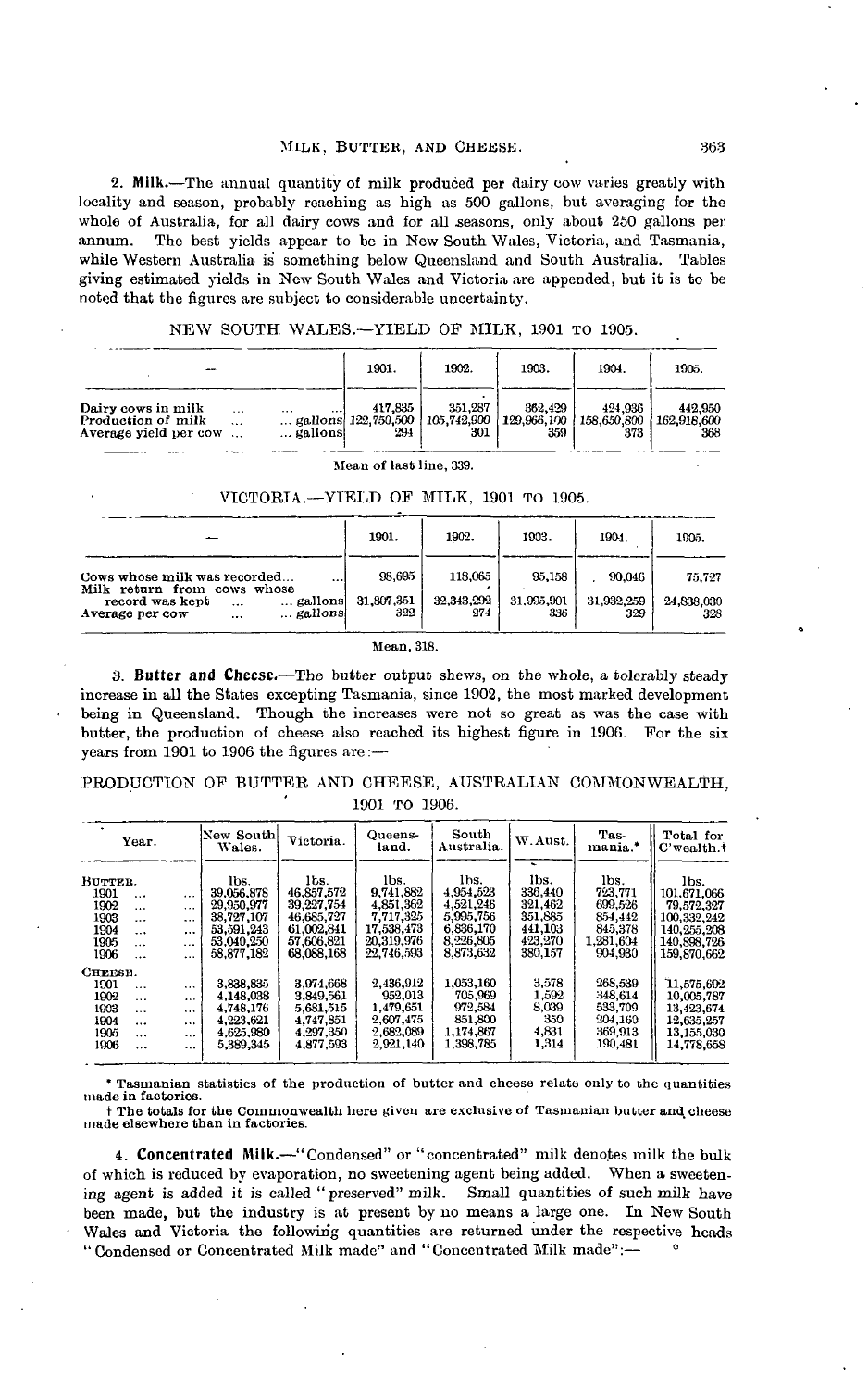#### 364 MILK, BUTTER, AND CHEESE.

NEW SOUTH WALES AND VICTOBIA.—CONDENSED OB CONCENTRATED MILK MADE, 1901 TO 1906.

|                                                              | Year. |       |           |                                            |       |                 |  |  |  |
|--------------------------------------------------------------|-------|-------|-----------|--------------------------------------------|-------|-----------------|--|--|--|
| State.                                                       | 1901. | 1902. | 1903.     | 1904.                                      | 1905. | 1906.           |  |  |  |
| N. S. Wales<br>gallons   $266,083$   $243,904$  <br>Victoria |       |       | $236.581$ | $\{1,169,977\}$ $\{1,033,446\}$<br>226.810 |       | 232.310 309.138 |  |  |  |

**5. Oversea Trade in Milk, Butter, and Cheese.**—The tables following give the import, export, or net export or import of butter, cheese, and milk. In each of the six years exports of butter exceeded imports ; in only one did this occur with regard to cheese, and in none with regard to milk.

# IMPORTS, EXPORTS, AND NET IMPORTS OF BUTTER, CHEESE AND MILK AUSTRALIAN COMMONWEALTH, 1901 TO 1906.

IMPORTS.

| Products.                                       |                              |                                      | 1901.        | 1902.                                      | 1903.                                       | 1904.                                      | 1905.                                | 1906.                                  |                                      |
|-------------------------------------------------|------------------------------|--------------------------------------|--------------|--------------------------------------------|---------------------------------------------|--------------------------------------------|--------------------------------------|----------------------------------------|--------------------------------------|
| <b>Butter</b><br>$\bullet\bullet$<br>Cheese     | $\cdots$<br><br>$\cdots$<br> | $\cdots$<br><br>$\cdots$<br>$\cdots$ | lbs.<br>Ibs. | 1,342,338<br>61.581<br>2.777.464<br>66,006 | 6.901,779<br>357,244<br>2,318,110<br>59.674 | 1,887,148<br>88,754<br>1,141,300<br>33,071 | 43,873<br>1,636<br>375,642<br>12,349 | 592,201<br>25,509<br>384.718<br>12.494 | 70,143<br>3,133<br>304,951<br>11,533 |
| Milk-concentrated and<br>preserved<br>$\bullet$ | $\bullet\bullet$             | $\cdots$<br>                         | lbs.         | 10.778.775<br>190.836                      | 13.331.341<br>241.199                       | 13,664,776<br>238.632                      | 11.196.926<br>197.254                | 10,943,788<br>196.471                  | 10,672,265<br>189.316                |

| EXPORTS. |
|----------|
|----------|

| <b>Butter</b><br>$^{\bullet}$<br>Cheese<br>$\ddot{\phantom{1}}$ | $\mathbf{A}$<br>$\cdots$<br>$\cdots$<br>$\cdots$ | $\cdots$<br>$\cdots$<br><br> | lbs.l<br>æ<br>lbs.l | 34.607.397<br>1.451.168<br>293,381<br>7,982 | 9.661.925<br>472,772<br>253.615<br>7.623 | 32.124.709<br>1,267,411<br>243,176<br>7.077 | 64,807,962<br>2,461,450<br>514.576<br>11.216 | 56.477.536<br>2,354,399<br>193.608<br>5.291 | 75.802.856<br>3.240.063<br>252,115<br>6,832 |
|-----------------------------------------------------------------|--------------------------------------------------|------------------------------|---------------------|---------------------------------------------|------------------------------------------|---------------------------------------------|----------------------------------------------|---------------------------------------------|---------------------------------------------|
| Milk-concentrated and<br>preserved <sup>1</sup><br>.,           | ,,                                               | <br>$\bullet$                | lbs.                | 1.059,169<br>17.582                         | 876.909<br>15,360                        | 709.549<br>14.183                           | 659.937<br>11.857                            | 495,089<br>9,319                            | 311,540<br>6,375                            |

#### NET EXPORTS.<sup>2</sup>

| <b>Butter</b><br>.<br>$\cdots$        | 33.265.059<br>lbs. | 2.760,146<br>115.528<br>1.389.587        | 30,237,561<br>1.178.657     | 64.764.089<br>2,459,814 | 55,885,335                              | 75.732.713                           |
|---------------------------------------|--------------------|------------------------------------------|-----------------------------|-------------------------|-----------------------------------------|--------------------------------------|
| <br><br>$\cdots$<br>Cheese<br><br>    | lbs.l—2.484.083    | 2.064.495<br>-<br>52.051<br>58,024<br>1. | 898.124<br>25.994           | 138,934<br>1,133        | 2,328,890<br>191.110<br>--<br>$7,203$ - | 3.236.930<br>52,836                  |
| <br>$\cdots$<br>Milk-concentrated and | $1bs. -9.719.606$  | $-12.454.432$                            | $-12,955,227$ $-10,536,989$ |                         |                                         | 4,701<br>$-10,448,699$ $-10,360,725$ |
| preserved'<br><br>,,<br>,,<br>,,      |                    | 225,839<br>173.254<br>--                 | $224.449 -$<br>—            | 185,397                 | $187.152$ -                             | 182.941                              |

1. See definition on page 363.  $2. -$  Signifies net imports.

The large quantities of milk imported for local use indicate room for development in the preserving industry.

**6. Interstate Trade in Milk, Butter and Cheese.**—The extent of interstate trade in dairy products, naturally of considerable magnitude, is worthy of statistical presentation. That for butter, cheese and milk is as follows:—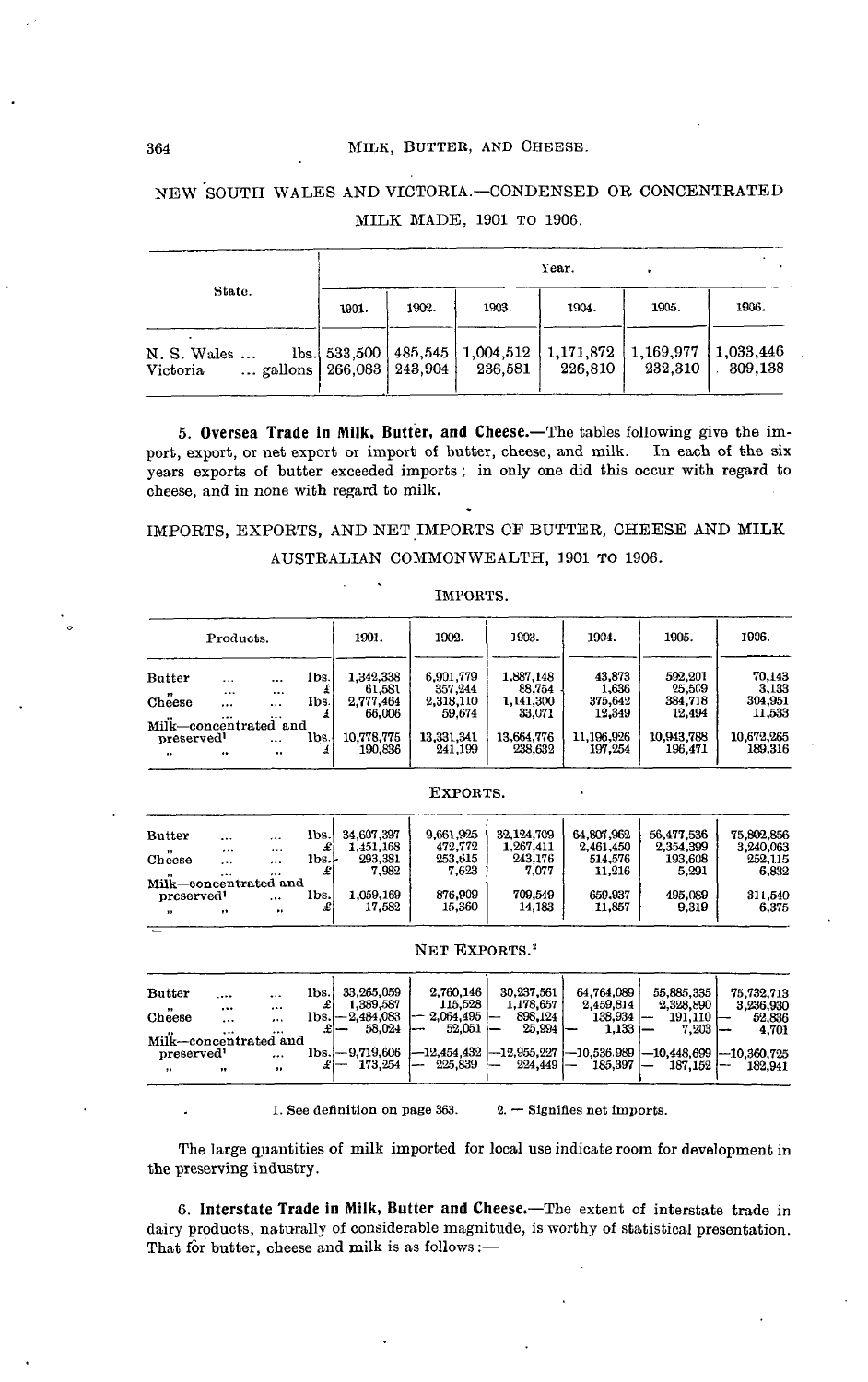### MILK, BUTTER, AND CHEESE. 365

|                         |          | Imports from other |         | Exports to other States<br>States of the C'wealth. of the Commonwealth. |         | Net Interstate Exports. |          |  |
|-------------------------|----------|--------------------|---------|-------------------------------------------------------------------------|---------|-------------------------|----------|--|
| State.                  |          | Quantity.          | Value.  | Quantity.                                                               | Value.  | Quantity.               | Value.   |  |
|                         |          |                    | BUTTER. |                                                                         |         |                         |          |  |
|                         |          | lbs.               | £       | lbs.                                                                    | £       | lbs.                    | £        |  |
| New South Wales         |          | 2,930,232          | 121,308 | 1,159,709                                                               | 48,676  | -1,770,523              | 72.632   |  |
| Victoria                |          | 1,055,071          | 43,373  | 9.209.810                                                               | 434,323 | 8,154,739               | 390,950  |  |
| Queensland<br>$\ddotsc$ | $\cdots$ | 45,161             | 1.330   | 1,822,431                                                               | 73,929  | 1,777,270               | 72,599   |  |
| South Australia         |          | 1.060,974          | 48,756  | 1,386,559                                                               | 58,980  | 325,585                 | 10.224   |  |
| Western Australia       |          | 7.190.501          | 340,368 | 2,239                                                                   | 111     | -7,188,262              | -340.257 |  |
| Tasmania<br>$\ddotsc$   |          | 1,730,689          | 79.055  | 431,880                                                                 | 18,171  | -1,298.809              | 60.884   |  |
|                         |          |                    | CHEESE. |                                                                         |         |                         |          |  |
|                         |          | lbs.               | £       | lbs.                                                                    | £       | lbs.                    | £        |  |
| New South Wales         |          | 359,396            | 8,856   | 446,479                                                                 | 11,257  | 87,083                  | 2,401    |  |
| Victoria                |          | 345,741            | 8,153   | 1,150,594                                                               | 28,093  | 804,853                 | 19,940   |  |
| Queensland              | $\cdots$ | 116,210            | 2,988   | 372,410                                                                 | 8,957   | 256,200                 | 5,969    |  |
| South Australia         |          | 149,205            | 3,627   | 155,791                                                                 | 3,786   | 6,586                   | 159      |  |
| Western Australia       |          | 1,140,121          | 27,835  | 335                                                                     | 25      | $-1,139,786$            | 27,810   |  |
| Tasmania                |          | 141,258            | 3,667   | 126,322                                                                 | 3,008   | 14,936                  | 659      |  |

INTERSTATE TRADE IN BUTTER AND CHEESE, 1906.

].— Signifies net imports.

It will be observed from the column of net exports that Victoria occupies the leading position as supplier, and Western Australia the chief position as interstate importer of these products.

INTERSTATE TRADE IN MILK AND CREAM, 1906.

| State.                                                                                             |                                          | Imports from other<br>Etates of<br>the Commonwealth.                    |                                                           | Exports to other<br>States of<br>the Commonwealth.                    |                                                        | Net Interstate<br>Exports.                                                 |                                                            |  |
|----------------------------------------------------------------------------------------------------|------------------------------------------|-------------------------------------------------------------------------|-----------------------------------------------------------|-----------------------------------------------------------------------|--------------------------------------------------------|----------------------------------------------------------------------------|------------------------------------------------------------|--|
|                                                                                                    |                                          | Quantity.                                                               | Value.                                                    | Quantity.                                                             | Value.                                                 | Quantity.                                                                  | Value.                                                     |  |
|                                                                                                    |                                          |                                                                         |                                                           | MILK AND CREAM-FRESH.                                                 |                                                        |                                                                            |                                                            |  |
| <b>New South Wales</b><br>Victoria<br>Queensland<br>.                                              | .<br><br>.                               | Gallons.<br>24,268<br>58,998                                            | £<br>404<br>9,883                                         | Gallons.<br>58,998<br>20,955                                          | £<br>9,883<br>349                                      | Gallons.<br>34,730<br>38,043                                               | £<br>9,479<br>9,534                                        |  |
| South Australia<br>Western Australia<br>Tasmania                                                   | .<br><br>                                |                                                                         | .<br>$\vdots$                                             | 3,313<br>.                                                            | 55<br><br>                                             | 3,313<br>.                                                                 | 55<br>.<br>.                                               |  |
|                                                                                                    |                                          |                                                                         |                                                           | MILK AND CREAM-CONCENTRATED. <sup>2</sup>                             |                                                        |                                                                            |                                                            |  |
| New South Wales<br>Victoria<br>Queensland<br>.<br>South Australia<br>Western Australia<br>Tasmania | .<br>.<br><br>.<br>.                     | lbs.<br>14,676<br>25,912<br>2,916<br>430,631<br>131.061                 | £<br>341<br>478<br>92<br>6,786<br>2,143                   | lbs.<br>72,806<br>530,362<br>600<br>1,428                             | £<br>1.355<br>8.453<br>9<br>23                         | lbs.<br>58,130<br>504,450<br>2,916<br>430,031<br>129,633                   | £<br>1,014<br>7,975<br>92<br><br>6,777<br>2,120            |  |
|                                                                                                    |                                          | MILK AND                                                                |                                                           | CREAM-PRESERVED. <sup>2</sup>                                         |                                                        |                                                                            |                                                            |  |
| New South Wales<br>Victoria<br>Queensland<br>.<br>South Australia<br>Western Australia<br>Tasmania | .<br>.<br><br><br>$\ddotsc$<br>$\ddotsc$ | lbs.<br>1,208,299<br>76,700<br>126,322<br>370,396<br>734,282<br>146,422 | £<br>24,178<br>1,560<br>2,577<br>7,880<br>13,240<br>2,880 | lbs.<br>193,035<br>1.279,138<br>600,382<br>567,253<br>14,861<br>7.752 | £<br>3,780<br>25,084<br>11,556<br>11,398<br>325<br>172 | Ibs.<br>1,015,264<br>1,202,438<br>474,060<br>196,857<br>719,421<br>138,670 | £<br>20,398<br>23,524<br>8,979<br>3.518<br>12,915<br>2.708 |  |

1.- Signifies net imports.

2. See definition on page 363.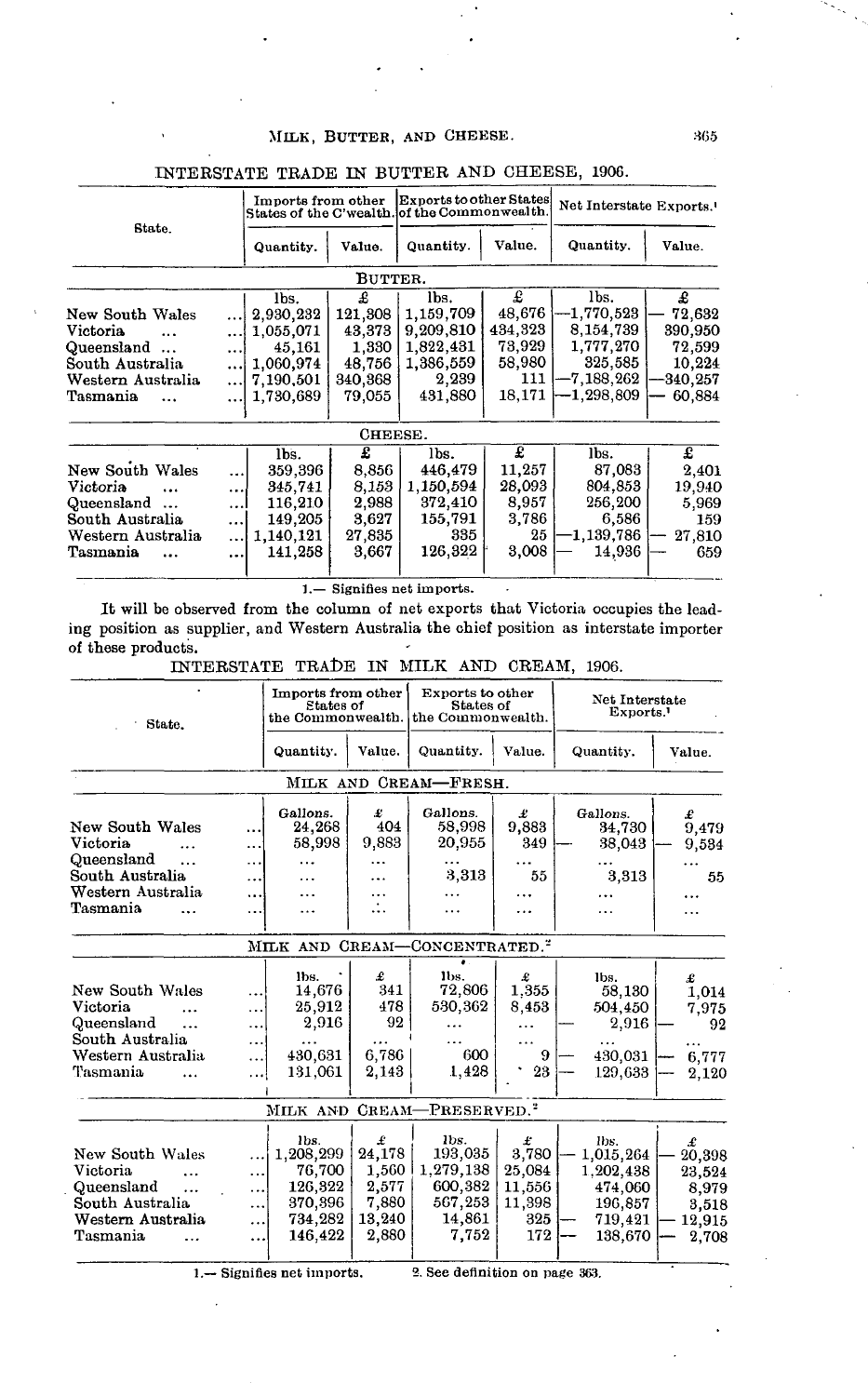#### 366 PIGS, BACON. ETC.

The remarks relating to the positions of Victoria and Western Australia in the case of hutter and cheese apply also to concentrated and preserved milk and cream. New South Wales is a large importer of preserved milk from other States of the Commonwealth.

**7. Local Consumption of Butter and Cheese.**—The total production of butter and cheese, with the net export or import subtracted or added, gives approximately the consumption in the Commonwealth. In the period considered 1904 was the only year in which the local supply of cheese was adequate :—

| Product.                | 1901. | 1902. | 1903.                                                                                                                                                                | 1904. | 1905. | 1906. |
|-------------------------|-------|-------|----------------------------------------------------------------------------------------------------------------------------------------------------------------------|-------|-------|-------|
| <b>Butter</b><br>Cheese | lbs.  | lbs.  | lbs.<br>68,406,007   76,812,181   70,094,681   75,491,119   85,013,391   84,137,949<br>$14.059.775$   12.070.282   14.321.798   12.496.323   13.346.140   14.831.494 | lbs.  | lbs.  | lbs.  |

BUTTER AND CHEESE LOCALLY CONSUMED, 1901 TO 1906.

The consumption in 1906 was, therefore, equal to 20.6 lbs. of butter and 3.6 lbs. of cheese per head of mean population, an amount probably unsurpassed anywhere. The consumption of butter and cheese in the United Kingdom is given as 19 Ibs. per head, and is therefore only equal to about four-fifths of that of the Commonwealth.

## **§ 3.** *Pigs,* **Bacon, etc-**

1. Pigs.—The pigs in Australasia numbered 43 in 1792 ; 4017 in 1800; 8992 in 1810; 33,906 in 1821; 66,086 in 1842; and 121,035 in 1851. The figures for the States in subsequent census years, and in the last five years, were :—

NUMBER OP PIGS, AUSTRALIAN COMMONWEALTH, 1861 TO 1906.

| State.                                                                                       | 1861.            | 1871.            | 1881.             | 1891.             | 1901.                                                                                                                                      | 1902.            | 1903.                         | 1904.                                    | 1905.                                    | 1906.                                    |
|----------------------------------------------------------------------------------------------|------------------|------------------|-------------------|-------------------|--------------------------------------------------------------------------------------------------------------------------------------------|------------------|-------------------------------|------------------------------------------|------------------------------------------|------------------------------------------|
| New South Wales<br><b>Victoria</b><br>$\ddotsc$<br>Queensland<br>$\cdots$<br>South Australia | 7.465<br>69,286  | 32,707<br>95.542 | 56.438<br>120.718 | 122.672<br>83,797 | , 146,091   213,193   213,916   253,189   265,730   193,097<br>43,480 177,447 239,926 286,780 334,295 318,220 302,145<br>121.641<br>89.875 | 77.202<br>83,791 | 221.592 <br>117.553<br>89,331 | 339.666<br>286.070<br>185.141<br>112,584 | 310.702<br>273.682<br>164.087<br>119.005 | 243.370<br>220.452<br>138,282<br>112,277 |
| Western Australia<br>Tasmania                                                                | 11.984<br>40.841 | 14.265<br>52,863 | 22,530<br>49.660  | 25,330<br>73.520  | 61,052<br>58.716                                                                                                                           | 52.883<br>52,096 | 50.209<br>56.538              | 70.299<br>77.943                         | 74.567<br>72.810                         | 56,203<br>42,985                         |
| Commonwealth  319,147 586,017 703,188 345,888 931,309 777,289                                |                  |                  |                   |                   |                                                                                                                                            |                  | 837,368                       | 1,062,703 1,014,853                      |                                          | 813,569                                  |

\* Statistics not collected. Figures supplied by interpolation.

The number of pigs was highest in 1904, when for the first time it was over a million; prior to 1899, it had never reached 900,000. That year, the two immediately following, and 1904 and 1905, mark the highest totals. An examination of the States' returns shews remarkable fluctuations. It will be noticed that in no State was the number as high in 1906 as in the preceding year.

**2. Bacon and Ham.**—Though the Tasmanian production of bacon and ham shews a falling-ofi, the output for the Commonwealth has increased in the last three years. In the three principal dairying States, particularly in Queensland, the returns indicate very satisfactory progress.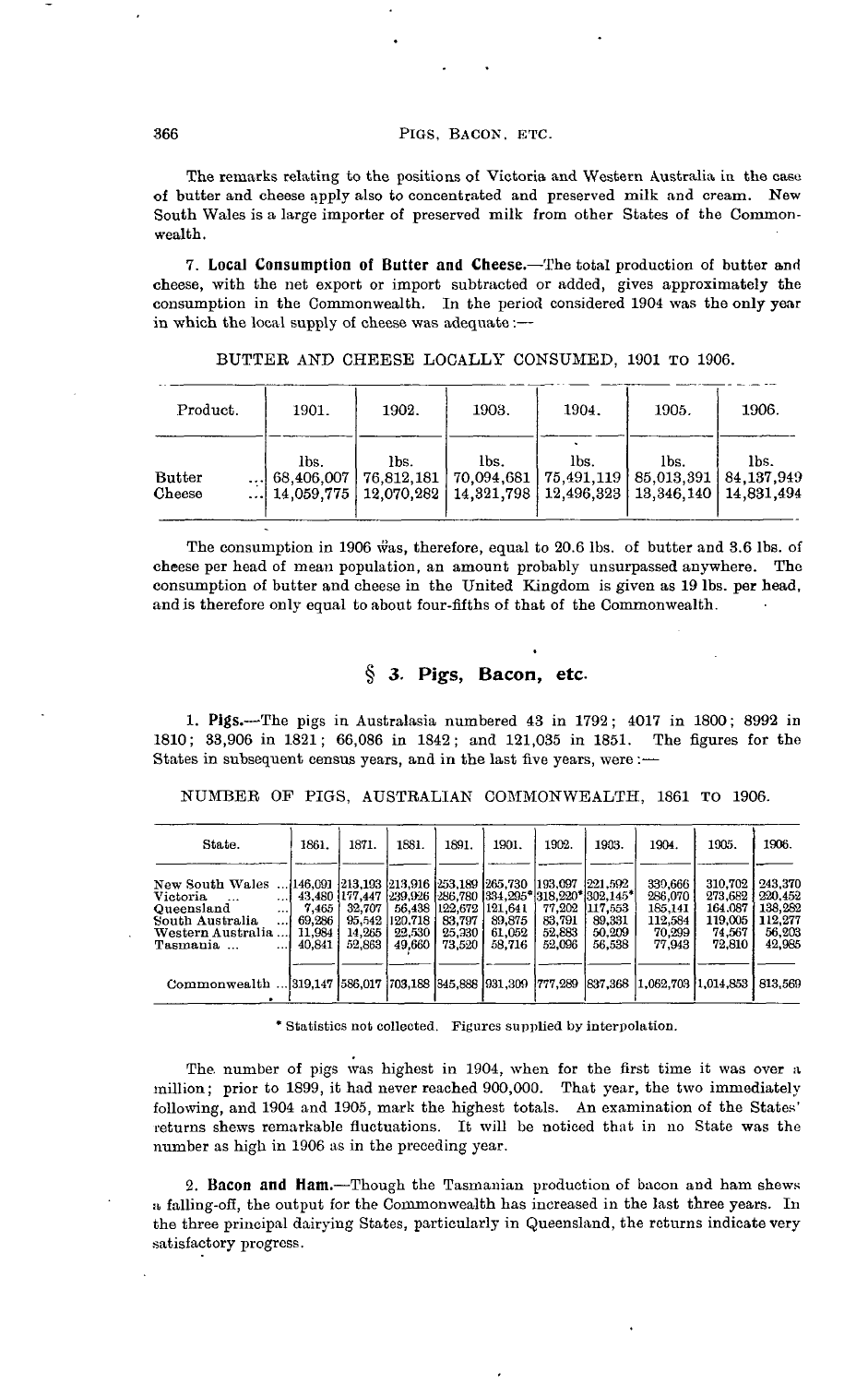#### PIGS, BACON, ETC. 367

| Year.     | New South<br>Wales. | Victoria.     | Queensland: | South | Western<br>Australia. Australia. | Tas-<br>mania.* | Total for<br>Common-<br>wealth. <sup>†</sup> |
|-----------|---------------------|---------------|-------------|-------|----------------------------------|-----------------|----------------------------------------------|
|           | lbs.                | $\prime$ lbs. | lbs.        |       | lbs.                             | lbs.            | lbs.                                         |
| 1901      | $$   11,080,891     | 15.011.616    | 7,064.714   |       | 333,393                          | 530,015         | 34,020,629                                   |
| 1902<br>  | 8.995.856           | 14.438,370    | 6.512.952   |       | 246.827                          | 414.340         | 30.608.345                                   |
| 1903<br>ا | 7.864.771           | 12.504.851    | 4,145,900   |       | 178.557                          | 401,417         | 25.095.496                                   |
| 1904      | 10,680.532          | 14,851,944    | 6,514,852   |       | 250,264                          | 574.781         | 32,872,373                                   |
| 1905      | $$   11,652,440     | 16,433,665    | 10,500,335  |       | 401.447                          | 446.714         | 39,434,601                                   |
| 1906      | $\dots 11.843.595$  | 18.051.166    | 10.846.959  |       | 272.494                          | 151.700         | 41.165.914                                   |
|           |                     |               |             |       |                                  |                 |                                              |

### PRODUCTION OF BACON AND HAM, AUSTRALIAN COMMONWEALTH, 1901 TO 1906.

\* Tasmanian statistics of the production of bacon and ham relate only to quantities made in

factories.<br>† The totals for the Commonwealth here given are exclusive of Tasmanian bacon and ham made<br>elsewhere than in factories, and also of all South Australian bacon and ham.<br>‡Information not available.

**3. Oversea Trade in Pig Products.**—The oversea trade in pigs and pig products is shewn in the following tables:—

IMPORTS, EXPORTS, AND NET EXPORTS OF BACON AND HAM, FROZEN PORK, PIGS, AND LARD, AUSTRALIAN COMMONWEALTH, 1901 TO 1906.

|                              |               | 1901.            | 1902.    | 1903.          | 1904.   | 1905.     | 1906.     |
|------------------------------|---------------|------------------|----------|----------------|---------|-----------|-----------|
|                              |               |                  |          | BACON AND HAM. |         |           |           |
| Imports                      | lbs.          | 905,164          | 730,699  | 626,791        | 371,354 | 162,715   | 194,059   |
| ,,.                          | £             | 29,516           | 27,738   | 24,152         | 13,425  | 5,807     | 7,171     |
| <b>Exports</b>               | Ibs.          | 286,699          | 204,266  | 231,570        | 382,580 | 492,076   | 532,851   |
|                              | £             | 10,424           | 8,106    | 9,756          | 12,596  | 15,262    | 18,467    |
| Net Exports <sup>1</sup> lbs |               | 618,465          | 526,433  | 395,221        | 11,226  | 329,361   | 338,792   |
| 11                           | £             | 19,092           | 19,632   | 14,396         | 829     | 9,455     | 11,296    |
|                              |               |                  |          | FROZEN PORK.   |         |           |           |
|                              |               |                  |          |                |         |           |           |
| Imports                      | lbs.          | 106              | 211,678. | 2,467,782      | 211,803 | 154,052   | 139,363   |
| .,                           | £             | $\boldsymbol{2}$ | 6,840    | 65,136         | 4,287   | 4,039     | 3,717     |
| Exports                      | lbs.          | 303,899          | 647,920  | 277,310        | 521,331 | 2,824,016 | 3,472,224 |
|                              | £             | 5,971            | 14,654   | 7.174          | 9.346   | 47,596    | 60,936    |
| Net Exports1                 | lbs.          | 303,793          | 436,242  | $-2,190,472$   | 309,528 | 2,669,964 | 3,332,861 |
| ă5                           | £             | 5,969            | 7,814    | 57,962         | 5,059   | 43,557    | 57,219    |
|                              |               |                  |          | PIGS.          |         |           |           |
|                              |               |                  |          |                |         |           |           |
| Imports                      | No.           | 39               | 50       | 21             | 73      | 64        | 24        |
|                              | £             | 765              | 513      | 121            | 832     | 814       | 1,269     |
| Exports                      | No.           | 164              | 31       | 77             | 247     | 322       | 220       |
|                              | £             | 234              | 119      | 106            | 276     | 399       | 263       |
| Net Exports <sup>1</sup>     | No.           | 125              | 19       | 56             | 174     | 258       | 196       |
| , ,                          | £             | 531              | 394      | 15             | 556     | 415       | 1,006     |
|                              |               |                  |          |                |         |           |           |
|                              |               |                  |          | LARD.          |         |           |           |
|                              |               |                  |          |                |         |           |           |
| Imports                      | lbs.          | 79,956           | 461,046  | 698,793        | 89,652  | 45,702    | 64,561    |
|                              | £             | 1,716            | 12,459   | 17,703         | 1,736   | 924       | 1,294     |
| <b>Exports</b>               | $\ldots$ lbs. | 93,929           | 64,430   | 426,507        | 952,088 | 1,064,562 | 551,268   |
|                              | £             | 1,791            | 1.361    | 7,770          | 15,311  | 16,163    | 8,373     |
| Net Exports1                 | lbs.          | 13,973           | 396,616  | 272,286        | 862,436 | 1,018,860 | 486,707   |
| J3                           | £             | 75               | 11,098   | 9,933          | 13,575  | 15,239    | 7,079     |
|                              |               |                  |          |                |         |           |           |

1. — Signifies net imports.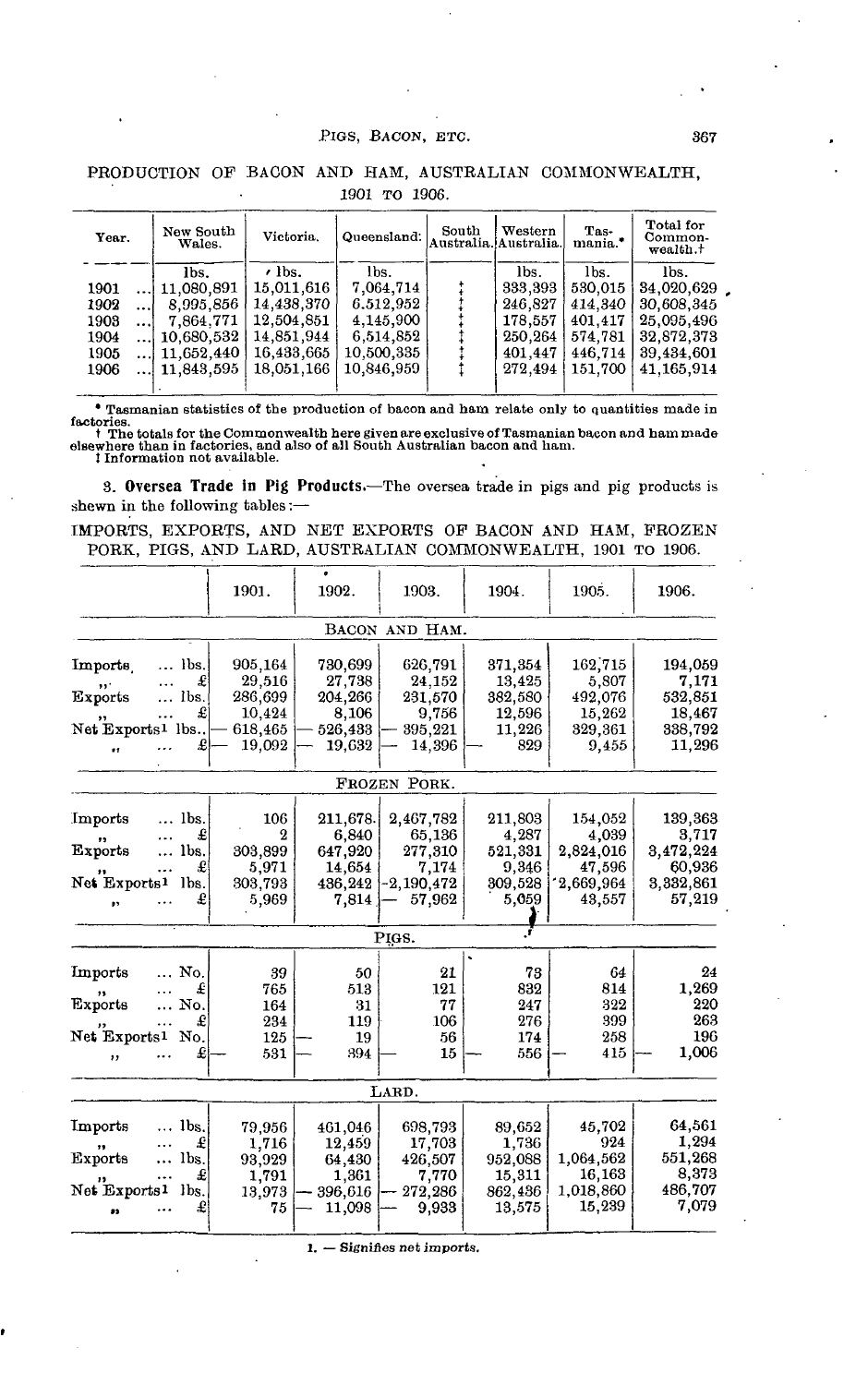#### 368 PIGS, BACON, ETC.

**4. Interstate Trade in Pig Products.**—The interstate trade in pigs, bacon and hams, frozen pork, lard, etc., in 1906 was as follows:—

|                                                                                                            |                              | Imports from other                                                        |                                                             | Exports to other States<br>States of the C'wealth. of the Commonwealth. |                                                          | Net Interstate Exports. <sup>1</sup>                                           |                                                                 |
|------------------------------------------------------------------------------------------------------------|------------------------------|---------------------------------------------------------------------------|-------------------------------------------------------------|-------------------------------------------------------------------------|----------------------------------------------------------|--------------------------------------------------------------------------------|-----------------------------------------------------------------|
| State.                                                                                                     |                              | Quantity.                                                                 | Value.                                                      | Quantity.                                                               | Value.                                                   | Quantity.                                                                      | Value.                                                          |
|                                                                                                            |                              |                                                                           |                                                             | PIGS.                                                                   |                                                          |                                                                                |                                                                 |
| New South Wales<br>Victoria<br>$\ddotsc$<br>Queensland<br>South Australia<br>Western Australia<br>Tasmania | $\ddotsc$<br><br>.<br>.<br>. | No.<br>1.250<br>4,453<br>11<br>7<br>115<br>3                              | £<br>1.620<br>5,215<br>62<br>47<br>395<br>2                 | No.<br>4,469<br>216<br>1.<br>1,152<br>.<br>1                            | £<br>5,308<br>570<br>$\overline{2}$<br>1,458<br>3        | No.<br>3,219<br>4,237<br>10<br>1.145<br>115<br>2                               | £<br>3,688<br>4,645<br>60<br>1.411<br>395<br>1                  |
|                                                                                                            |                              |                                                                           |                                                             | BACON AND HAMS.                                                         |                                                          |                                                                                |                                                                 |
| New South Wales<br>Victoria<br>$\ddotsc$<br>Queensland<br>South Australia<br>Western Australia<br>Tasmania | .<br><br><br><br>.           | lbs.<br>2,821,452<br>205,431<br>160,832<br>58,577<br>3,800,966<br>773,673 | £<br>91,665<br>5,414<br>4.644<br>2,005<br>122,253<br>20,736 | lbs.<br>492,883<br>4,358,223<br>2,480,225<br>467,457<br>1,734<br>20,409 | £<br>13,137<br>138,986<br>79,838<br>14,120<br>65.<br>571 | lbs.<br>2,328,569<br>4,152,792<br>2,319,393<br>408,880<br>3,799,232<br>753,264 | £<br>78,528<br>133,572<br>75,194<br>12,115<br>122,188<br>20,165 |
|                                                                                                            |                              |                                                                           |                                                             | FROZEN PORK.                                                            |                                                          |                                                                                |                                                                 |
| New South Wales<br>Victoria<br>$\ddotsc$<br>Queensland<br>South Australia<br>Western Australia<br>Tasmania | .<br><br>.<br><br>           | lbs.<br>76,488<br>1,648<br>115,327<br><br>173,222                         | £<br>1,236<br>21<br>2,282<br>3.300                          | lbs.<br>183,432<br>114,544<br>68,709<br><br>.                           | Ŧ<br>3.499<br>1.934<br>1,406<br>.<br>.<br>               | lbs.<br>106,944<br>112,896<br>46,618<br>$\cdots$<br>173,222<br>                | Ŧ<br>2,263<br>1,913<br>876<br>$\cdots$<br>3,300<br>$\cdots$     |
|                                                                                                            |                              |                                                                           |                                                             | LARD AND REFINED ANIMAL                                                 | FATS.                                                    |                                                                                |                                                                 |
| New South Wales<br>Victoria<br>$\ddotsc$<br>Queensland<br>South Australia<br>Western Australia<br>Tasmania | $\ddotsc$<br>.<br><br><br>.  | lbs.<br>501,164<br>275,482<br>46.775<br>66,924<br>\$48,428<br>194,562     | £<br>9,512<br>4.265<br>797<br>1,365<br>9,930<br>3,642       | lbs.<br>172,911<br>423,002<br>636,706<br>399.808<br>100<br>808<br>ò     | £<br>3.186<br>7.874<br>11,846<br>6.572<br>18<br>15       | lbs.<br>328,253<br>147,520<br>589,931<br>332,884<br>548,328<br>193,754         | £<br>6,326<br>3.609<br>11.049<br>5,207<br>9,912<br>3,627        |

### INTERSTATE TRADE IN PIG PRODUCTS, 1906.

1. — Signifies net imports.

**5. Local Consumption of Bacon and Ham.**—From 1904 to 1906 the production of bacon and ham was sufficient to meet the local demand, and there was a surplus for export, but in 1901, 1902, and 1903 this was otherwise, and considerable quantities were imported.

BACON AND HAM LOCALLY CONSUMED, 1901 TO 1906.

| Year.                                                                                   | 1901. | 1902. | 1903. | 1904. | 1905. | 1906. |
|-----------------------------------------------------------------------------------------|-------|-------|-------|-------|-------|-------|
| Consumption1  lbs. $ 34,639,094 31,134,778 25,490,717 32,861,147 39,105,240 40,827,122$ |       |       |       |       |       |       |

1. This excludes South Australia, for which no figures of production were available.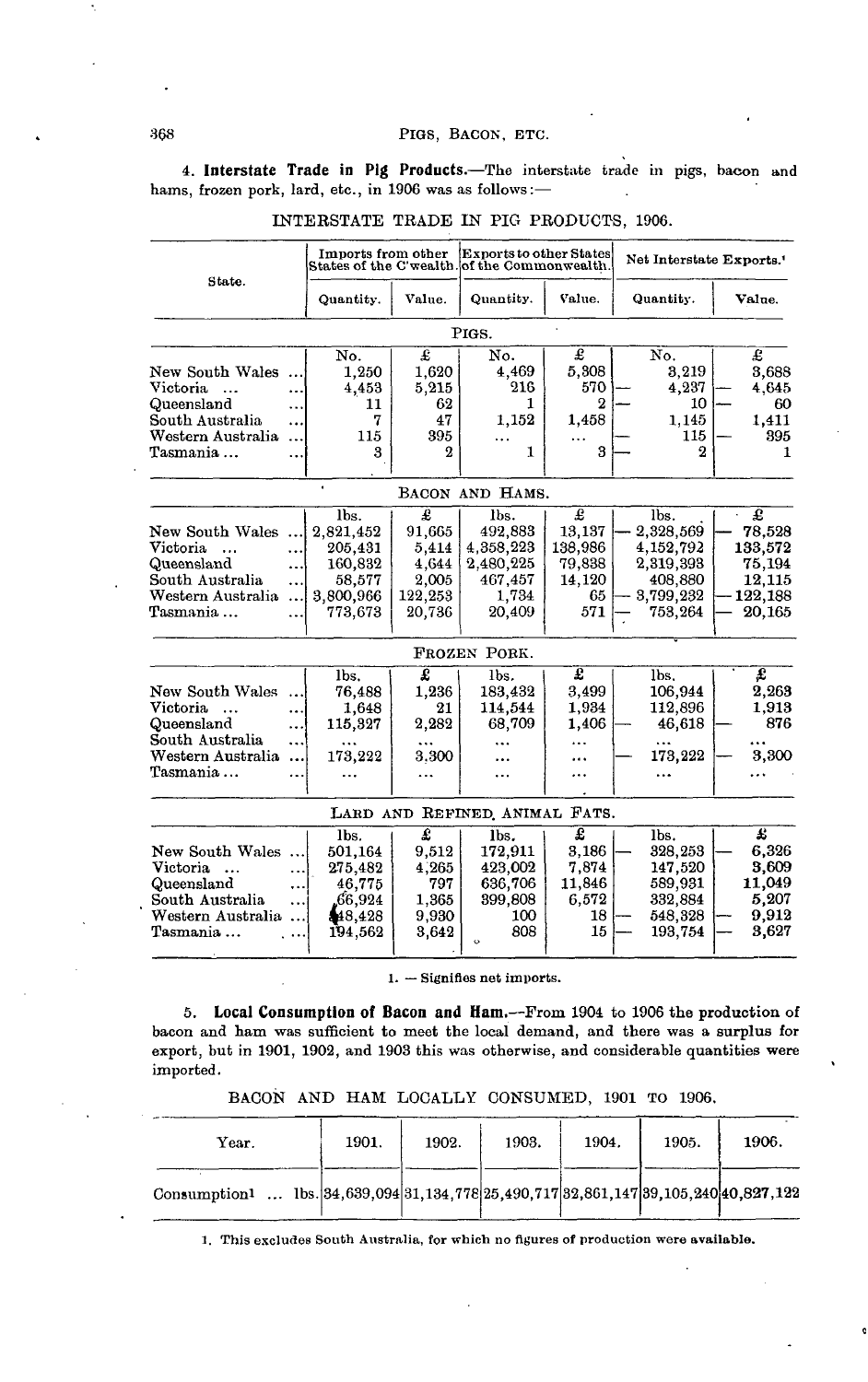#### POULTRY FARMING. 369

## **§ 4. Poultry Farming.**

**1. Development of the Industry.**—Until recently, poultry farming as a well organised industry could scarcely be said to exist, although in metropolitan and suburban districts poultry has of course long been kept for the table and egg supplies. The aggregate output, though considerable, represented relatively little value beyond the cost of production, owing to imperfect management. Many farmers also, both wheat-growers and dairymen, have maintained a large poultry' stock, erecting poultry yards constructed on modern principles, and feeding from the stubble fields and waste grain with a minimum expenditure in tending. This brought about a considerable addition to the net agricultural or dairying return. The poultry industry during recent years has assumed an independent position among rural industries, notwithstanding that large numbers of poultry runs on wheat and dairy farms are still maintained; poultry farming is also carried on in conjunction with pig farming. In special poultry farms, breeding on scientific principles and a proper arrangement of the runs is secured, and feeding and reproduction are technically attended to, and proper shelter is provided either by means of trees or sheds. Poultry experts are engaged by the State Governments to instruct in matters that will amplify the returns. Poultry for consumption are extensively reared, and the egg-producing qualities of the birds have also been greatly improved by careful breeding.

**2. Oversea Trade in Poultry Products.**—The imports and exports of eggs shew a considerable balance on the side of imports, in each of the six years tabulated.' The introduction of valuable poultry for breeding is evidenced by the fact that although the exports in 1903, 1904 and 1905 exceeded the imports in number, the imports were of greater value. The figures for frozen poultry shew that a considerable oversea trade is carried on:—

|                                                                                                                            | 1901.                                                    | 1902.                                         | 1903.                                                       | 1904.                                                   | 1905.                                               | 1906.                                               |  |  |  |  |  |  |
|----------------------------------------------------------------------------------------------------------------------------|----------------------------------------------------------|-----------------------------------------------|-------------------------------------------------------------|---------------------------------------------------------|-----------------------------------------------------|-----------------------------------------------------|--|--|--|--|--|--|
| EGGS.                                                                                                                      |                                                          |                                               |                                                             |                                                         |                                                     |                                                     |  |  |  |  |  |  |
| Imports<br>dozen.<br>£<br>$, \,$<br>dozen<br>Exports<br>£<br>$\bullet$<br>Net exports <sup>1</sup> dozen<br>£<br>,,<br>, , | 123,597<br>3,833<br>65,924<br>3,319<br>57,673<br>$514$ . | 136,163<br>4,077<br>84,133<br>4,078<br>52,030 | 161,099<br>3,748<br>46,973<br>2,292<br>$-114, 126$<br>1,456 | 249,379<br>4,437<br>29,841<br>1,245<br>219,538<br>3,192 | 84,517<br>1,943<br>23,041<br>1,199<br>61,476<br>744 | 83,925<br>2,184<br>38,090<br>1,718<br>45,835<br>466 |  |  |  |  |  |  |
|                                                                                                                            |                                                          |                                               | LIVE POULTRY.                                               |                                                         |                                                     |                                                     |  |  |  |  |  |  |
| No.<br>Imports<br>£<br><br>11<br>No.<br>Exports<br>.<br>£<br>"<br>No.<br>Net Exports <sup>1</sup><br>£<br>11<br>11         | ż,<br>1,462<br>470<br>992                                | 2<br>1,305<br>1,190<br>115                    | 577<br>1,167<br>1,388<br>371<br>811<br>796                  | 1,454<br>2,079<br>2,062<br>1,086<br>608<br>993          | 1,417<br>1,984<br>4,000<br>1,863<br>2,583<br>121    | 3,220<br>1,747<br>2,806<br>1,767<br>414<br>20       |  |  |  |  |  |  |
|                                                                                                                            |                                                          |                                               | FROZEN POULTRY.                                             |                                                         |                                                     |                                                     |  |  |  |  |  |  |
| lb.<br>Imports<br>.<br>£<br>$\cdots$<br>"<br>Exports<br>pair<br>£<br>,,<br>Net Exports'<br>pair<br>£<br>23<br>,,           | 209<br>26,738<br>26,529                                  | ÷<br>5,270<br>41,283<br>36,013                | 23,601<br>963<br>53,123<br>10,364<br>9,401                  | 15,833<br>673<br>9,936<br>3,509<br>2,836                | 22,628<br>899<br>46,987<br>11,765<br>10,866         | 8,949<br>331<br>34,655<br>9,506<br>9,175            |  |  |  |  |  |  |

IMPORTS, EXPORTS AND NET EXPORTS OP EGGS AND LIVE AND FROZEN POULTRY, AUSTRALIAN COMMONWEALTH, 1901 TO 1906.

1. — Signifies net imports. **2. Quantity not available.**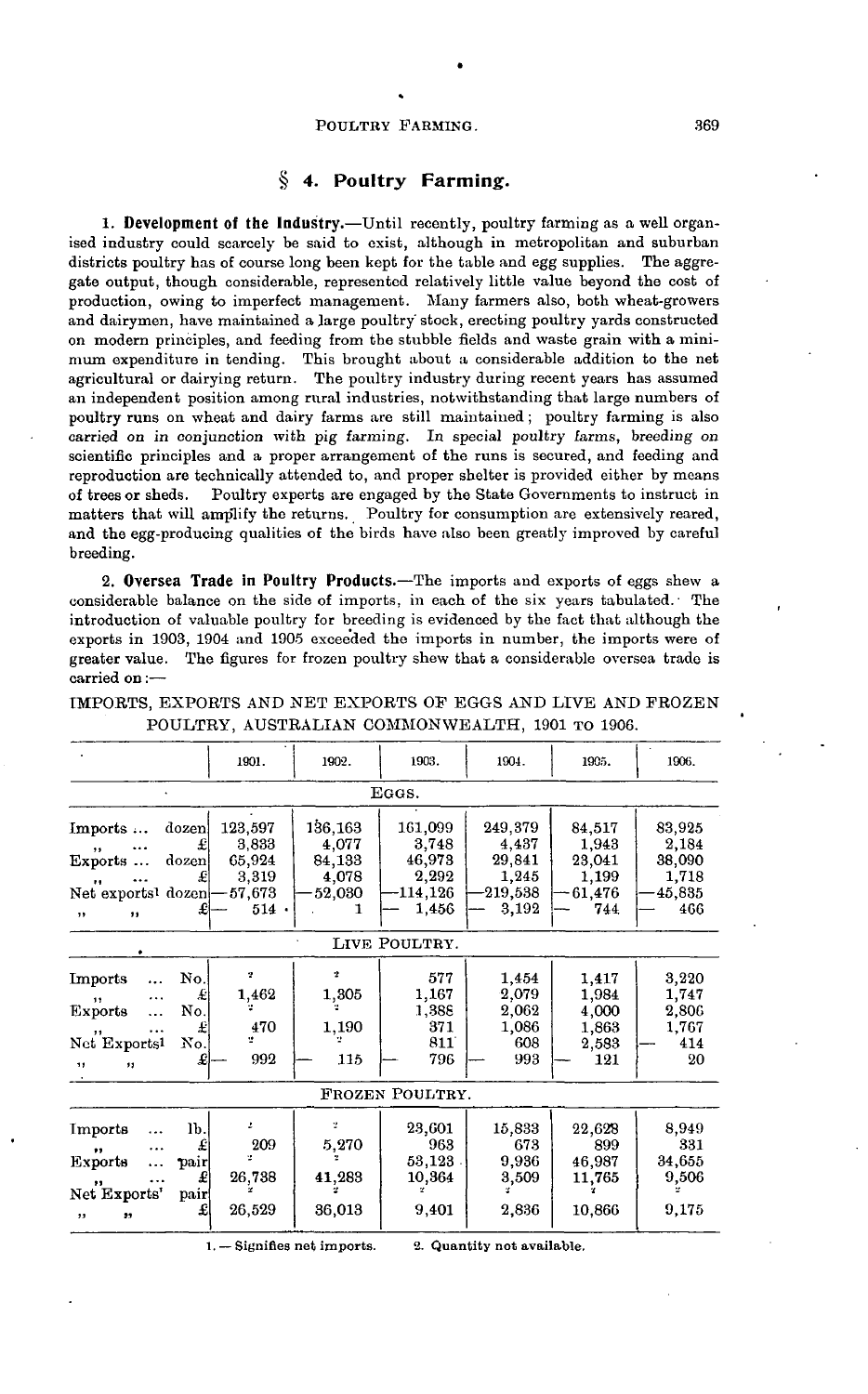### 370 BEE FARMING.

**3. Interstate Trade in Poultry Products.**—South Australia is the largest supplier to the other States of the Commonwealth of poultry products generally, but Victoria has the largest Interstate market for frozen poultry.

| <b>State</b>                                                                                  | Imports from other<br>States of the<br>Commonwealth.                  |                                                               | Exports to other<br>Commonwealth.                         | States of the                                 | Net Interstate<br>Exports.                                                    |                                                             |  |  |
|-----------------------------------------------------------------------------------------------|-----------------------------------------------------------------------|---------------------------------------------------------------|-----------------------------------------------------------|-----------------------------------------------|-------------------------------------------------------------------------------|-------------------------------------------------------------|--|--|
|                                                                                               | Quantity.                                                             | Value.                                                        | Quantity.                                                 | Value.                                        | Quantity.                                                                     | Value.                                                      |  |  |
|                                                                                               |                                                                       | LIVE                                                          | POULTRY.                                                  |                                               |                                                                               |                                                             |  |  |
| New South Wales<br>Victoria                                                                   | No.<br>13,318<br>690                                                  | £<br>3,123<br>395                                             | No.<br>1,850<br>930                                       | £<br>920<br>499                               | No.<br>11,468<br>240                                                          | £<br>2,203<br>104                                           |  |  |
| Queensland<br>South Australia                                                                 | 829<br>196                                                            | 444<br>65                                                     | 325<br>13,384                                             | 84<br>3,324                                   | 504<br>13,188                                                                 | 360<br>3,259                                                |  |  |
| Western Australia<br>Tasmania                                                                 | 1,239<br>594                                                          | 676<br>428                                                    | 52<br>325                                                 | 17<br>287                                     | 1,187<br>269                                                                  | 659<br>141                                                  |  |  |
|                                                                                               |                                                                       | FROZEN                                                        | POULTRY.                                                  |                                               |                                                                               |                                                             |  |  |
| New South Wales<br>Victoria<br>Queensland<br>South Australia<br>Western Australia<br>Tasmania | lbs.<br>44,150<br>4.453<br>56<br>65<br>104,983                        | £<br>1,604<br>133<br>2<br>$\overline{2}$<br>3,713<br>$\cdots$ | lbs.<br>$^{21,438}$<br>121.779<br>3,411<br>6.205<br>874   | £<br>720<br>4,383<br>129<br>195<br>27         | lbs.<br>22,712<br>117.326<br>3,355<br>6,140<br>104,983<br>874                 | £<br>884<br>4,250<br>127<br>193<br>3,713<br>27              |  |  |
|                                                                                               |                                                                       |                                                               | EGGS.                                                     |                                               |                                                                               |                                                             |  |  |
| New South Wales<br>Victoria<br>Queensland<br>South Australia<br>Western Australia<br>Tasmania | Dozen.<br>1,091,994<br>390,583<br>762<br>1.686<br>1,562,755<br>70.981 | £<br>38,869<br>12.294<br>74<br>104<br>64,495<br>2,806         | Dozen.<br>46,968<br>92,909<br>217,896<br>2,760,731<br>257 | £<br>1,822<br>3,597<br>6,942<br>106,264<br>17 | Dozen.<br>1,045,026<br>297,674<br>217,134<br>2,759,045<br>1,562,755<br>70.724 | £<br>37,047<br>8.697<br>6,868<br>106,160<br>64,495<br>2.789 |  |  |

INTERSTATE TBADE IN POULTRY AND POULTRY PRODUCTS, 1906.

1.— Signifies net imports.

#### **§ 5. Bee Farming.**

**1. The Bee-farming Industry.**—Bee farming, like poultry farming, has ordinarily been an adjunct to agricultural or dairying industries, and can hardly yet be said to have been organised as a distinct industry. The returns collected shew that, while production varies greatly, there is on the whole a steady improvement, to which the large increase in the Western Australian product since 1902 has largely contributed. The annual average returns of honey from.the hives range between 20 Ibs. and 600 Ibs. per hive.

**2. Honey and Beeswax.**—-The particulars of honey production, available only for three States, are as given below :—

NUMBER OF HIVES AND PRODUCTION OF HONEY AND BEESWAX, 1901 TO 1907.

|                      |          |                          |                 | 1901.     | 1902.     | 1903.     | 1904.     | 1905.     | 1906.     | 1907.     |  |  |
|----------------------|----------|--------------------------|-----------------|-----------|-----------|-----------|-----------|-----------|-----------|-----------|--|--|
| N.S.W.               |          | Hives<br>$\cdots$        | No:l            | 58.954    | 53,089    | 46,243    | 58,330    | 64.730    | 48.632    |           |  |  |
| $\cdot$              | $\cdots$ | Honey<br>$\cdots$        | 1 <sub>bs</sub> | 2,397,698 | 2.259,177 | 1,815,480 | 2,147,295 | 3,023,468 | 1,841,236 | 1.907.744 |  |  |
| $\bullet\bullet$     | $\cdots$ | Beeswax                  | lbs.!           | 49.337    | 51,735    | 37,207    | 49,589    | 58.610    | $-39.620$ | 34.690    |  |  |
| Victoria             |          | <b>Hives</b><br>$\cdots$ | No.             | 21,412    | 22,083    | 32,126    | 40.759    | 49.120    | 41,780    | 48.005    |  |  |
| $\ddot{\phantom{0}}$ |          | Honey<br>$\cdots$        | lbs.            | 957,020   | 572.477   | 1.199.331 | 833.968   | 1.906.188 | 1.209.144 | 2,965,299 |  |  |
| $^{\prime\prime}$    | $\cdots$ | Beeswax                  | lbs.            | 15,269    | 13,530    | 23,061    | 18.979    | 28.653    | 21.844    | 46.780    |  |  |
| W.A.                 |          | Hives<br>$\cdots$        | No.l            | 3.880     | 4,939     | 7,109     | 8.705     | 12,837    | 12.825    |           |  |  |
| ,,                   |          | Honey<br>$\cdots$        | Ibs.i           | 138,787   | 42,082    | 262.968   | 179.271   | 287.498   | 555.079   | 382,584   |  |  |
| .,                   |          | Beeswax                  | lbs.            | 3,158     | 2,978     | 3,478     | 4,533     | 6.211     | 9,303     | 8,302     |  |  |